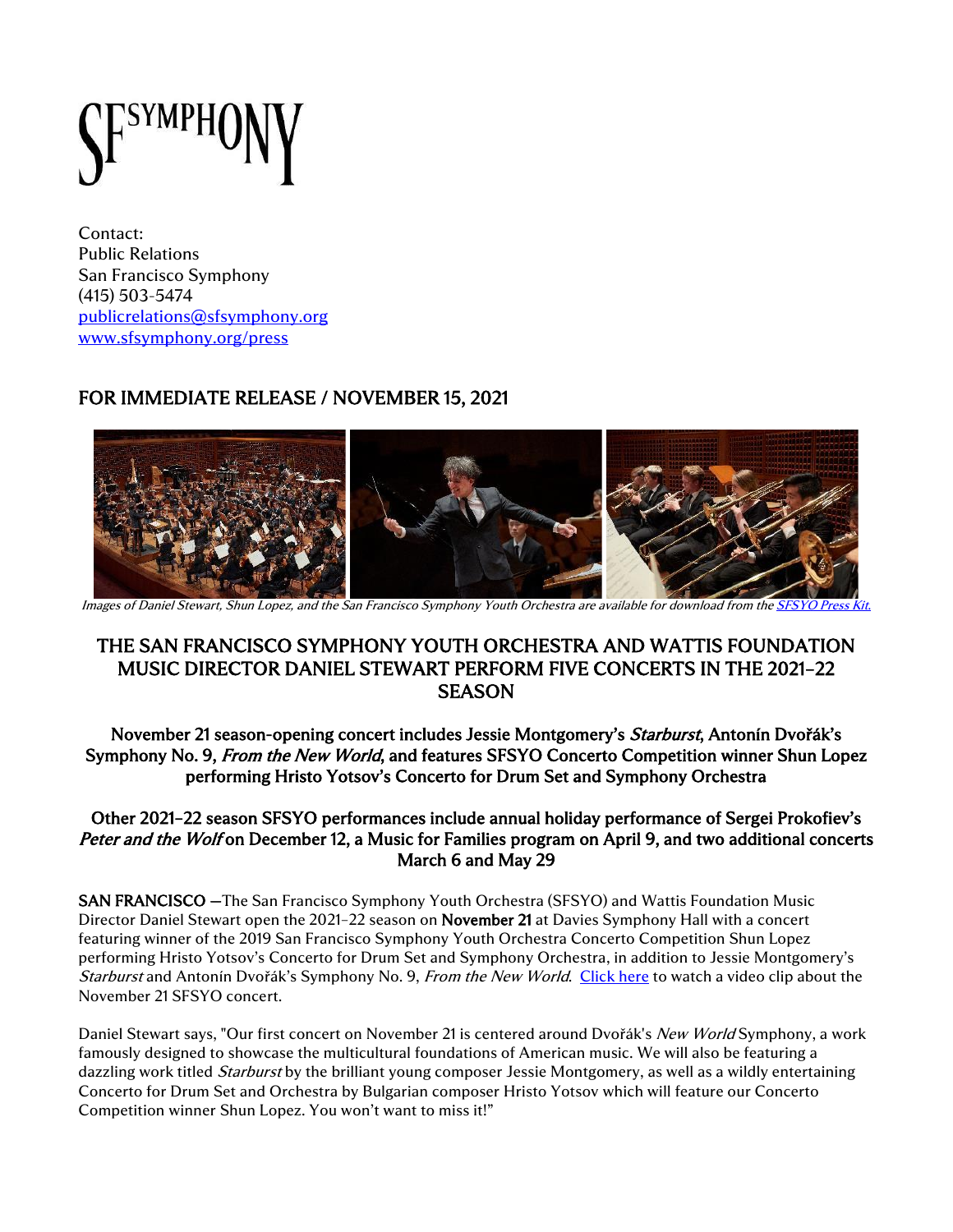The SFSYO's 2021–22 season continues on December 12 with the annual holiday performance of Sergei Prokofiev's Peter and the Wolf featuring a guest narrator (to be announced). The program also includes *Hlonolofatsa* Bacchanale, a traditional South African song of celebration arranged by SF Symphony Resident Conductor of Engagement and Education Daniel Bartholomew-Poyser, Leroy Anderson's A Christmas Festival, selections from Piotr Ilyich Tchaikovsky's The Nutcracker Suite, and sing-along carols. On March 6, Daniel Stewart leads the SFSYO in Gabriella Smith's Tumblebird Contrails, Gustav Holst's The Planets, and Mason Bates' Mothership-a work that Daniel Stewart and members of the SFSYO, along with composer Mason Bates, recorded remotely and released in a digital format last season [\(click here](https://www.youtube.com/watch?v=qZ1WhUnEAno) to watch full recording). On April 9, the SFSYO performs Jessie Montgomery's Starburst and music from Gustav Holst's The Planets as part of the San Francisco Symphony's Music for Families program titled "The Planets." The SF Symphony's Saturday afternoon Music for Families concerts are designed to bring children together with their parents to engage with classical music through fun pre-concert activities and interactive themed performances. Concluding the season on May 29, Daniel Stewart and the SFSYO present a program featuring Caroline Shaw's *Entr'acte*, Esa-Pekka Salonen's Nyx, and Johannes Brahms' Symphony No. 2.

#### About Daniel Stewart

Daniel Stewart joined the San Francisco Symphony as Wattis Foundation Music Director of the San Francisco Symphony Youth Orchestra (SFSYO) in the 2019–20 season. Previously a member of the SFSYO and a substitute violist for the San Francisco Symphony, he has concertized frequently as a viola soloist, performing in more than forty countries, and serving as principal violist of numerous ensembles. Stewart currently serves as Music Director of the Santa Cruz Symphony, and has conducted the San Francisco Symphony, Metropolitan Opera Orchestra, Boston Symphony Orchestra, Los Angeles Philharmonic, Houston Symphony, Saint Louis Symphony, Frankfurt Radio Symphony, Frankfurt Opera-Orchestra, and Boston Ballet, among others. Besides his performances with the SFSYO, this season Stewart also makes his orchestral series debut conducting the San Francisco Symphony and Chorus in a program featuring the West Coast premiere of Anna Clyne's *Sound and Fury* and Ludwig van Beethoven's Symphony No. 9, November 24 & 26–27, 2021.

Stewart's tenure as music director of the Santa Cruz Symphony has included frequent collaborations with leading international artists such as Yuja Wang and more than twenty principal singers from the Metropolitan Opera. He has also established a thriving chamber music series, expanded education programs, and increased local collaborative partnerships. Stewart recently signed an extension to lead the ensemble for ten more years.

In 2012, the Metropolitan Opera appointed Stewart the first conductor of their Lindemann Young Artist Development Program. He has collaborated with contemporary composers such as Esa-Pekka Salonen, Thomas Adès, Mason Bates, HK Gruber, John Wineglass, and the late Karlheinz Stockhausen. Stewart's own compositions have been performed at the Aspen Music Festival, Tribeca New Music Festival, and Verbier Festival.

A San Francisco native, Daniel Stewart is a graduate of the Curtis Institute of Music, where he studied conducting with Otto-Werner Mueller. He has also studied with Michael Tilson Thomas, Simon Rattle, Christoph Eschenbach, and Alan Gilbert.

#### About Shun Lopez



Winner of the 2019 San Francisco Symphony Youth Orchestra Concerto Competition, Shun Lopez was raised in Tokyo, Japan. He began his musical path when he was four with keyboard lessons and he started percussion studies at the age of six. At the age of nine he won the grand prize in the V-Drums World Championship Japan Final 2012, a nationwide competition. Following studies with Kozo Suganuma, he moved to the United States at the age of twelve. At the San Francisco Conservatory of Music (SFCM), he began studying classical percussion under the instruction of Stephanie Webster and Tommy Kesecker and classical piano with Machiko Kobialka. He also studied fusion jazz percussion with Tommy Igoe. From 2015 to 2016 Lopez was a

percussionist in the Oakland Youth Orchestra, with whom he toured Cuba in the summer of 2016, performing in multiple cities including Havana, Santa Clara, and Cienfuegos.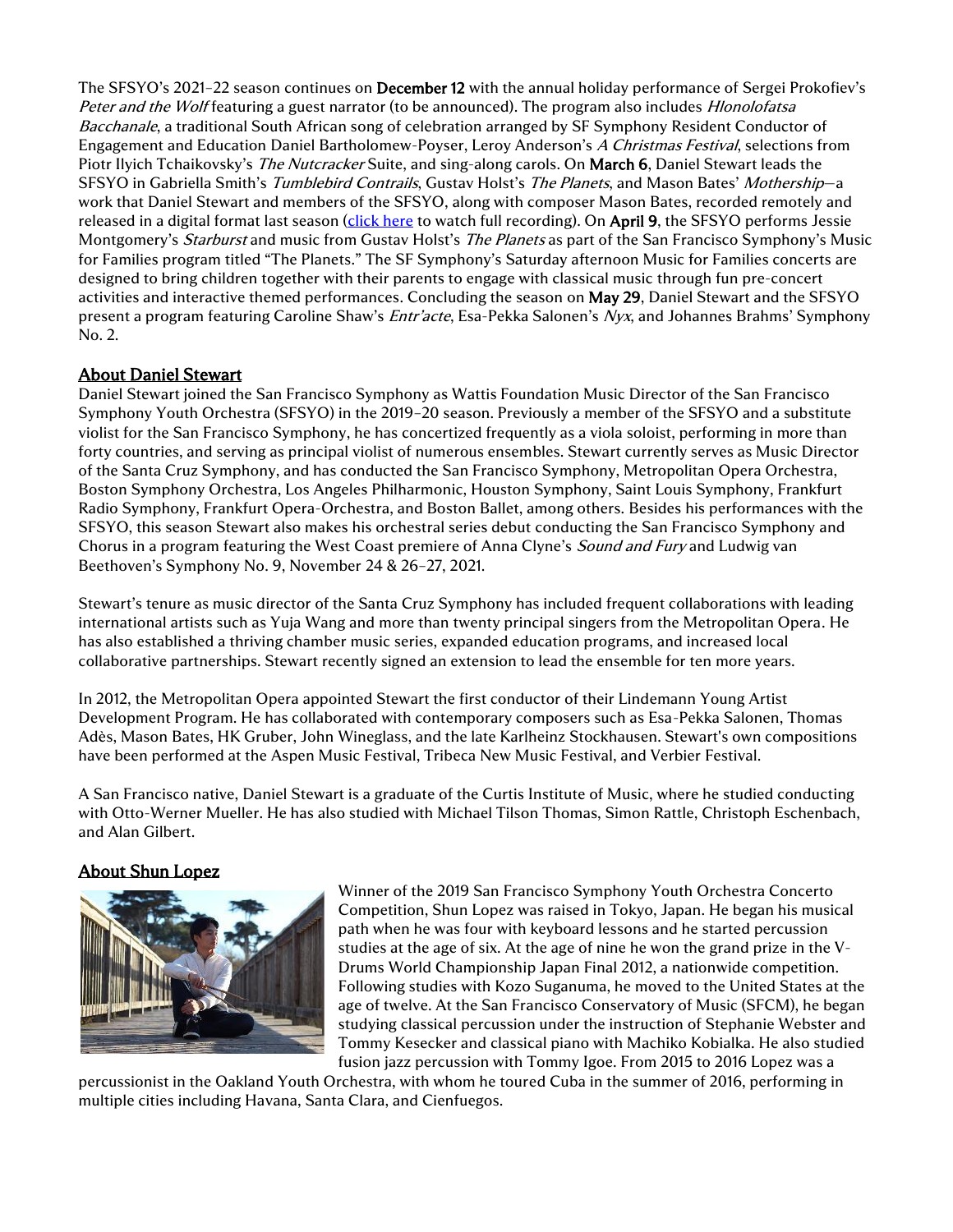Lopez was a member of the San Francisco Symphony Youth Orchestra (SFSYO) from 2018 to 2021. He was a part of the SFSYO's European Tour in the summer of 2019, performing in multiple cities including Copenhagen, Hamburg, Berlin, Vienna, and Budapest. Upon graduation from SFCM and Stuart Hall High School in 2021, he was awarded a merit scholarship to attend New York University where he is now a first-year percussion student.

### About the SFSYO

Founded by the San Francisco Symphony in 1981, the San Francisco Symphony Youth Orchestra (SFSYO) is recognized internationally as one of the finest youth orchestras in the world. The SFSYO's purpose is to provide an orchestral experience of pre-professional caliber, tuition-free, to talented young musicians from the greater Bay Area. The more than 100 musicians, ranging in age from 12 to 21, represent communities from throughout the Bay Area. SFSYO musicians are chosen from more than 300 applicants in annual competitive auditions. The SFSYO rehearses and performs at Davies Symphony Hall under the direction of Daniel Stewart, who joined the San Francisco Symphony Youth Orchestra as its Wattis Foundation Music Director for the 2019–20 season. Jahja Ling served as the SFSYO's first Music Director, followed by David Milnes, Leif Bjaland, Alasdair Neale, Edwin Outwater, Benjamin Shwartz, Donato Cabrera, and Christian Reif.

As part of the SFSYO's innovative training program, musicians from the San Francisco Symphony coach the young players each Saturday afternoon in sectional rehearsals, followed by full orchestra rehearsals with Stewart. SFSYO members also have the opportunity to work with many of the world-renowned artists who perform with the San Francisco Symphony each week. San Francisco Symphony Music Director Esa-Pekka Salonen, Music Director Laureate Michael Tilson Thomas and Conductor Laureate Herbert Blomstedt; guest conductors Sir Simon Rattle, Kurt Masur, Valery Gergiev, and Leonard Slatkin; as well as guest artists Yo-Yo Ma, Isaac Stern, Yehudi Menuhin, Vladimir Ashkenazy, Midori, Joshua Bell, Gil Shaham, Nicola Benedetti, and many others have worked with the SFSYO. Of equal importance, the students are able to talk with these prominent musicians, asking questions about their lives, their professional and personal experiences, and about music. The SFSYO has toured internationally on eleven different occasions, garnering rave reviews and critical acclaim for its artistry in some of Europe's most prestigious venues, such as the Amsterdam Concertgebouw, Berlin Philharmonie, Hamburg Elbphilharmonie, Moscow Conservatory, Mariinsky Theater in St. Petersburg as part of the White Nights Festival, Vienna Musikverein, and others. Its alumni have won positions in many major orchestras throughout the US and in Europe.

The SFSYO continued to operate during the 2020–21 season, adapting to the restrictions imposed by the pandemic and pivoting to remote learning. SFSYO members participated in weekly online interactive sessions led by Daniel Stewart, covering topics such as score study, analysis of orchestral repertoire, audition preparation and strategies, effective practice techniques, and keeping active musically during COVID-19. Other activities included robust coaching, alumni and faculty roundtables, and special presentations by SF Symphony musicians and administrators. SFSYO musicians were also encouraged to submit video performances, musical compositions, and even samples of writing about music for feedback and group discussions with their peers.

## CALENDAR EDITORS, PLEASE NOTE:

All concerts take place at Davies Symphony Hall, 201 Van Ness Avenue, San Francisco, CA.

Tickets are available at [sfsymphony.org,](http://sfsymphony.org/) by phone at 415-864-6000, and at the Davies Symphony Hall Box Office, on Grove Street between Van Ness Avenue and Franklin Street in San Francisco.

#### Health & Safety

The San Francisco Symphony requires proof of full vaccination against COVID-19 for everyone ages 12 and up entering Davies Symphony Hall. Audience members under age 12 must show proof of a negative COVID-19 (PCR test taken within 72 hours of the event or antigen [rapid] test taken within 24 hours of the event).

YOUTH ORCHESTRA San Francisco Symphony Youth Orchestra [Sunday, November 21, 2021 at 2pm](https://www.sfsymphony.org/Buy-Tickets/2021-22/Youth-Orchestra-nov-21)

[Daniel Stewart](https://www.sfsymphony.org/About-SFS/Press-Room/Key-Leadership-Biographies/Daniel-Stewart) conductor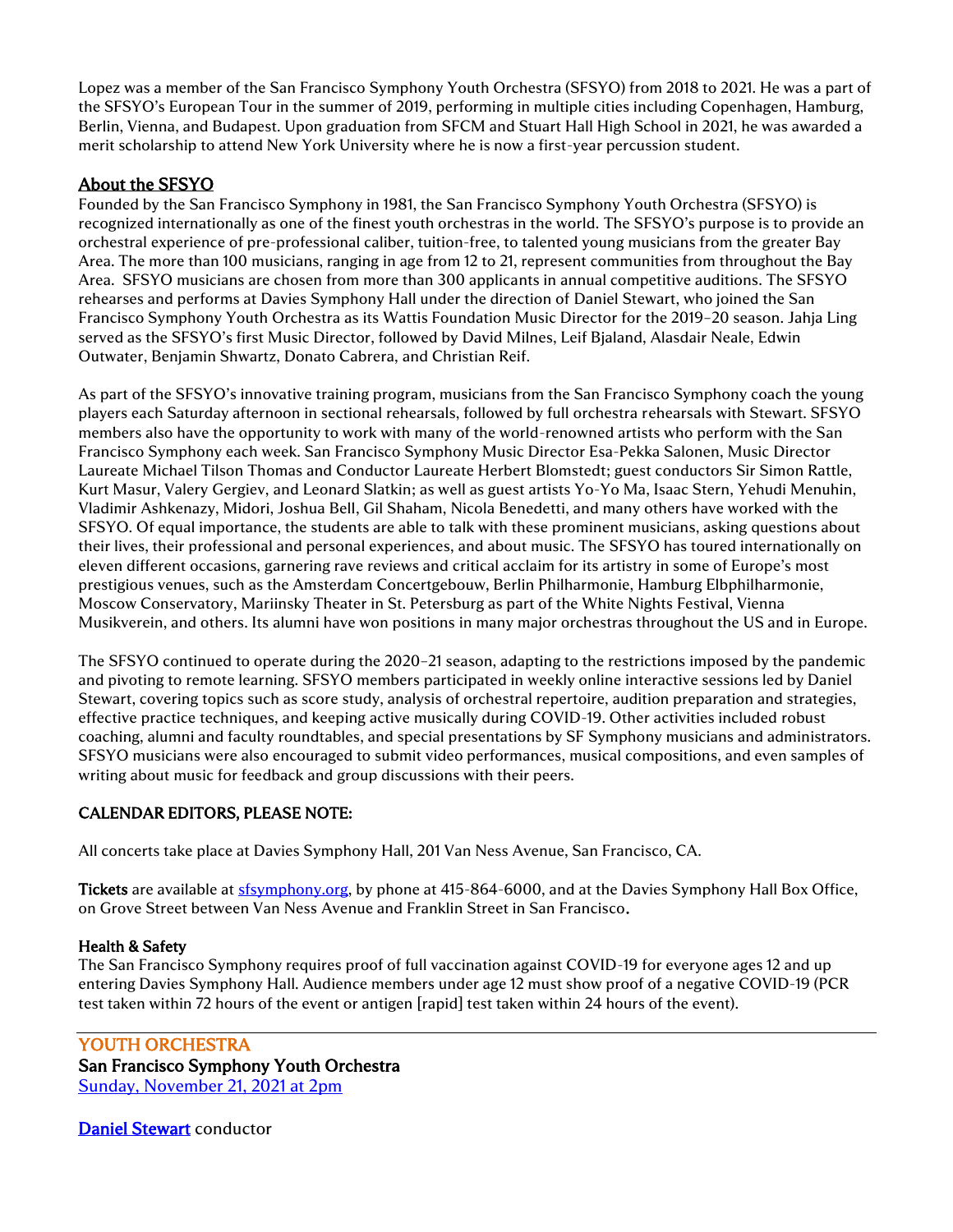Shun Lopez drum set San Francisco Symphony Youth Orchestra

JESSIE MONTGOMERY Starburst

HRISTO YOTSOV Concerto for Drum Set and Symphony Orchestra

ANTONÍN DVOŘÁK Symphony No. 9, From the New World

Tickets: \$20–55.

YOUTH ORCHESTRA San Francisco Symphony Youth Orchestra: Peter and the Wolf [Sunday, December 12, 2021 at 2pm](https://www.sfsymphony.org/Buy-Tickets/2021-22/San-Francisco-Symphony-Youth-Orchestra-Peter-and-t)

[Daniel Stewart](https://www.sfsymphony.org/About-SFS/Press-Room/Key-Leadership-Biographies/Daniel-Stewart) conductor San Francisco Symphony Youth Orchestra

SERGEI PROKOFIEV Peter and the Wolf

LEROY ANDERSON A Christmas Festival

TRADITIONAL (Arr. Daniel Bartholomew-Poyser) Hlonolofatsa Bacchanale

PIOTR ILYICH TCHAIKOVSKY Selections from The Nutcracker Suite

Sing-along carols: J.S. PIERPOINT "Jingle Bells"

JOHNNY MARKS "Rudolph the Red Nosed Reindeer"

TRADITIONAL "We Wish You A Merry Christmas"

Tickets: \$10–119. Tickets for children under 12 are 50% off.

YOUTH ORCHESTRA San Francisco Symphony Youth Orchestra [Sunday, March 6, 2022 at 2pm](https://www.sfsymphony.org/Buy-Tickets/2021-22/Youth-Orchestra-march-6)

[Daniel Stewart](https://www.sfsymphony.org/About-SFS/Press-Room/Key-Leadership-Biographies/Daniel-Stewart) conductor San Francisco Symphony Youth Orchestra

GABRIELLA SMITH Tumblebird Contrails

MASON BATES Mothership

GUSTAV HOLST The Planets

Tickets: \$20–55.

MUSIC FOR FAMILIES